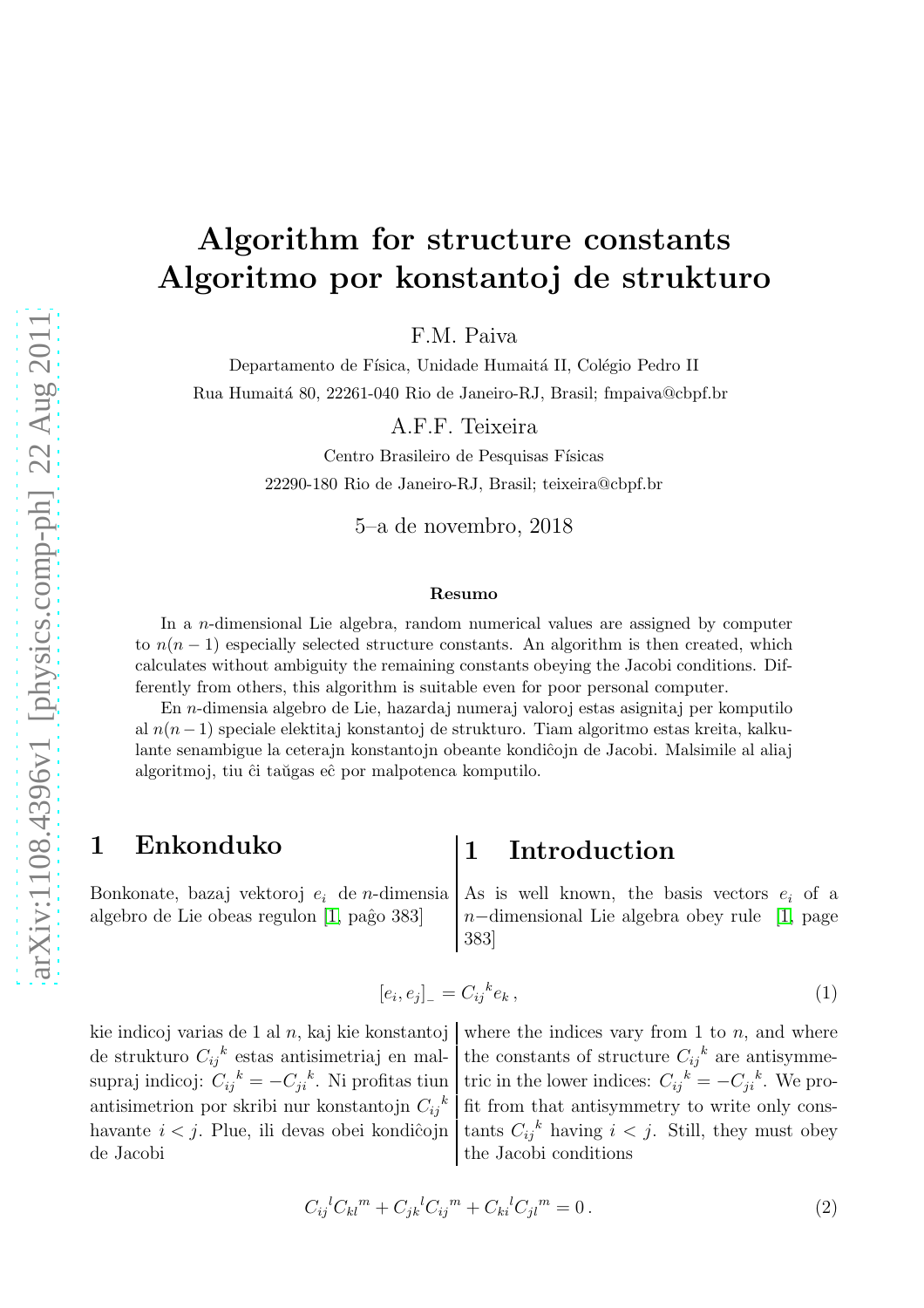coj *i*, *j*, *k*, do ili agas se nur  $n \geq 3$ . dices *i*, *j*, *k*, so they act only if  $n \geq 3$ .

turo estus  $C_{11}^1$ , nula. | null.

sendependaj kaj ne-nulaj:  $C_{12}{}^1$  kaj  $C_{12}{}^2$ 

ekzisti:  $C_{12}^m$ ,  $C_{13}^m$ ,  $C_{23}^m$ , kun  $m = 1, 2, 3$ . can occur:  $C_{12}$ Tamen la 3 kondiĉoj de Jacobi **But the 3 Jacobi conditions** 

Tiuj kondiĉoj estas antisimetriaj en la 3 indi- These conditions are antisymmetric in the 3 in-

Se  $n = 1$ , tiam la algebro havas nur 1 ba- If  $n = 1$ , the algebra has only 1 basis vector, zan vektoron, kaj ĝia nura konstanto de struk- and its only structure constant would be  $C_{11}^{\text{-}1}$ ,

Se  $n = 2$ , tiam 2 konstantoj povas ekzisti, If  $n = 2$ , two structure constants can occur, .  $\boxed{\text{independent and non-null: } C_{12}^1 \text{ and } C_{12}^2}$ .

Se  $n = 3$ , tiam 9 ne-nulaj konstantoj povas  $\vert$  If  $n = 3$ , nine non-null structure constants  $^{m}$ ,  $C_{13}^{m}$ ,  $C_{23}^{m}$ , with  $m = 1, 2, 3$ .

$$
C_{12}{}^{k}C_{3k}{}^{m} + C_{23}{}^{k}C_{1k}{}^{m} + C_{31}{}^{k}C_{2k}{}^{m} = 0, \quad m = 1, 2, 3
$$
 (3)

reduktas tiujn 9 konstantojn al nur 6 sendep- reduce these 9 constants to only 6 independent. endaj.

strukturo povas ekzisti:  $C_{12}^m$ ,  $C_{13}^m$ ,  $C_{14}$  $C_{23}$ <sup>m</sup>,  $C_{24}$ <sup>m</sup>,  $C_{34}$ la kondiĉoj de Jacobi estas 16: | are 16:

Se  $n = 4$ , tiam 24 ne-nulaj konstantoj de  $\vert$  If  $n = 4$  then 24 non-null structure constants  $\mathbb{R}^m$ , can exist:  $C_{12}^{\ m}$ ,  $C_{13}^{\ m}$ ,  $C_{14}^{\ m}$ ,  $C_{23}^{\ m}$ ,  $C_{24}^{\ m}$ ,  $C_{34}^{\ m}$ ,  $m$ , estante  $m = 1, 2, 3, 4$ . Kaj with  $m = 1, 2, 3, 4$ . And the Jacobi conditions

$$
C_{12}{}^{k}C_{3k}{}^{m} + C_{23}{}^{k}C_{1k}{}^{m} + C_{31}{}^{k}C_{2k}{}^{m} = 0,
$$
  
\n
$$
C_{12}{}^{k}C_{4k}{}^{m} + C_{24}{}^{k}C_{1k}{}^{m} + C_{41}{}^{k}C_{2k}{}^{m} = 0,
$$
  
\n
$$
C_{13}{}^{k}C_{4k}{}^{m} + C_{34}{}^{k}C_{1k}{}^{m} + C_{41}{}^{k}C_{3k}{}^{m} = 0,
$$
  
\n
$$
C_{23}{}^{k}C_{4k}{}^{m} + C_{34}{}^{k}C_{2k}{}^{m} + C_{42}{}^{k}C_{3k}{}^{m} = 0,
$$
  
\n(4)

stantoj de strukturo. Constants.

ambigue la pluajn  $\frac{1}{2}n(n-1)(n-2)$  konstan- the remaining  $\frac{1}{2}$ konstantoj estas konvene elektitaj. veniently chosen.

estas solvitaj, laŭlonge la algoritmo. Solved, in the course of the algorithm.

kun  $m = 1, 2, 3, 4$ . Ni povus pensi, ke tiuj 16 with  $m = 1, 2, 3, 4$ . We could think that these kondiĉoj reduktas la 24 konstantojn de struk-  $\vert$  16 conditions reduce the 24 structure constants turo al nur 24 − 16 = 8 sendependaj, sed to only 24 − 16 = 8 independent, but that is tio ne veriĝas. Fakte, nur 12 el tiuj kondiĉoj  $\vert$  not true. In fact, only 12 of these conditions estas sendependaj, tiom reduktante de 24 al | are independent, so reducing from 24 to 24 −  $24-12=12$  la nombron de sendependaj kon-  $12=12$  the number of independent structure

Tiu ĉi artikolo montras, ke en *n*-dimensia  $\vert$  This article shows that, in a *n*-dimensional algebro de Lie, la plejgranda nombro de kon- Lie algebra, the maximum number of structure stantoj de strukturo kies numerajn valorojn constants whose numerical values one can ranoni povas hazarde elekti estas  $n(n-1)$ . Por domly choose is  $n(n-1)$ . To that end, we pretio, ni prezentas algoritmon malkovrante ne- sent an algorithm that uncovers unambiguously  $\frac{1}{2}n(n-1)(n-2)$  structure constojn de strukturo, kondiĉe ke tiuj  $n(n-1)$  tants, provided these  $n(n-1)$  constants are con-

Antaŭe verki la okazon de arbitra n, la se- $\vert$  Before working the case of arbitrary n, the kvanta sekcio analizas detale la okazon  $n = 4$ . next section analyses with detail the case  $n = 4$ . Tiu analizo montras kiel sinsekvaj sistemoj de That analysis shows how consecutive systems of n linearaj ekvacioj por n variabloj aperas kaj n linear equations for n variables appear and are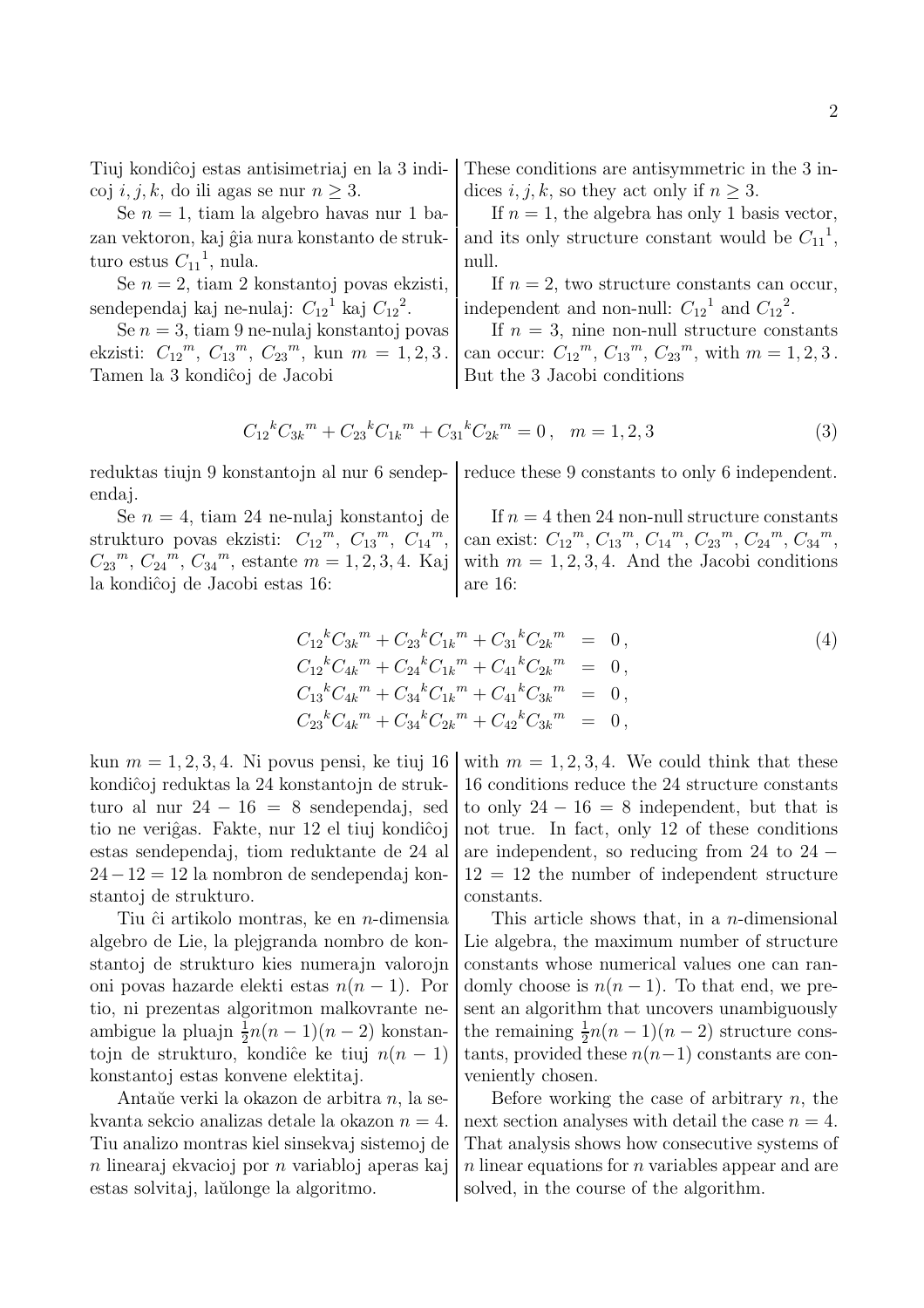$$
2 \quad \mathbf{Se}\, n=4
$$

diĉoj de Jacobi: ditions:

**2 5e** 
$$
n = 4
$$
 **2** If  $n = 4$ 

Ni interkonsentas la jenan notacion por kon- We agree the following notation for Jacobi con-

<span id="page-2-1"></span>
$$
J_{abc}{}^{m} := \left( C_{ab}{}^{k}C_{ck}{}^{m} + C_{bc}{}^{k}C_{ak}{}^{m} + C_{ca}{}^{k}C_{bk}{}^{m} = 0 \right) ; \tag{5}
$$

ekvaciojn  $J_{abc}^m$  kun  $a < b < c$ .

stantoj  $C_{1j}{}^k$  kun  $j = 2,3,4$  kaj  $k = 1,2,3,4$  tants  $C_{1j}$ estos numeroj, ekde tie ĉi. be numbers, from here on.

Skribu la 4 ekvaciojn  $J_{123}$ <sup>m</sup>:

kaj ni profitas ilian antisimetrion por uzi nur and we profit their antisymmetry to use only <sup>m</sup> kun  $a < b < c$ . the equations  $J_{abc}^m$  with  $a < b < c$ .

Ni vidu kio okazas en 4-dimensia algebro Let us see what happens in a 4-dimensional de Lie se ni faras komputilo hazarde elekti nu- Lie algebra if we make a computer choose ranmerajn valorojn por konstantoj de strukturo dom numerical values for the structure conshavante malsupran indicon 1. Tiam la  $12 \text{ kon-}$  tants with one lower indice 1. Then the  $12 \text{ cons-}$ tants  $C_{1j}^k$  with  $j = 2, 3, 4$  and  $k = 1, 2, 3, 4$  will

 $m$ : Write the 4 equations  $J_{123}$ <sup>m</sup>:

$$
J_{123}^{1} : \alpha_{0} + \alpha_{m} C_{23}^{m} + \alpha_{5} C_{24}^{1} + \alpha_{6} C_{34}^{1} = 0,
$$
  
\n
$$
J_{123}^{2} : \beta_{0} + \beta_{m} C_{23}^{m} + \beta_{5} C_{24}^{2} + \beta_{6} C_{34}^{2} = 0,
$$
  
\n
$$
J_{123}^{3} : \gamma_{0} + \gamma_{m} C_{23}^{m} + \gamma_{5} C_{24}^{3} + \gamma_{6} C_{34}^{3} = 0,
$$
  
\n
$$
J_{123}^{4} : \delta_{0} + \delta_{m} C_{23}^{m} + \delta_{5} C_{24}^{4} + \delta_{6} C_{34}^{4} = 0,
$$
  
\n(6)

linearaj por ĉiuj konstantoj  $C_{ij}{}^k$ Ni solvas tiujn 4 ekvaciojn  $J_{123}^{\phantom{1}}$  por la 4 konstantoj  $C_{23}^{\mu}$ . Tiuj ĉi fariĝas linearaj kombinoj de la 8 konstantoj  $C_{24}{}^m$  kaj  $C_{34}$ 

kie  $m = 1, 2, 3, 4$  kaj grekaj simboloj estas nu- where  $m = 1, 2, 3, 4$  and greek symbols are nummeroj. Ni rimarkas, ke tiuj 4 ekvacioj estas bers. We note that these 4 equations are linear kun  $i \neq 1$ . for all constants  $C_{ij}^k$  with  $i \neq 1$ . We solve these  $\binom{m}{1}$  por la 4 kon- 4 equations  $J_{123}$ <sup>m</sup> for the 4 constants  $C_{23}$ <sup>m</sup>. These become linear combinations of the 8 cons $m$ : tants  $C_{24}{}^m$  and  $C_{34}{}^m$ :

<span id="page-2-0"></span>
$$
C_{23}^{1} = \epsilon_0 + \epsilon_m C_{24}^{m} + \epsilon_{m+4} C_{34}^{m},
$$
  
\n
$$
C_{23}^{2} = \eta_0 + \eta_m C_{24}^{m} + \eta_{m+4} C_{34}^{m},
$$
  
\n
$$
C_{23}^{3} = \iota_0 + \iota_m C_{24}^{m} + \iota_{m+4} C_{34}^{m},
$$
  
\n
$$
C_{23}^{4} = \kappa_0 + \kappa_m C_{24}^{m} + \kappa_{m+4} C_{34}^{m},
$$
  
\n(7)

kie  $m = 1, 2, 3, 4$  kaj grekaj simboloj estas nu- where  $m = 1, 2, 3, 4$  and greek symbols are num-meroj. Ni metas esprimojn [\(7\)](#page-2-0) de  $C_{23}^m$  en la  $^m$  en la bers. We insert the expressions [\(7\)](#page-2-0) of  $C_{23}^m$  in 4 ekvacioj  $J_{124}^{\mu}$ , kaj refoje ricevas linearecon the 4 equations  $J_{124}^{\mu}$ , and again obtain lineapor  $C_{24}{}^p$  kaj  $C_{34}{}^q$ :  $\vert$  rity for  $C_{24}{}^p$  and  $C_{34}{}^q$ :

$$
J_{124}^{1} : \quad \lambda_0 + \lambda_m C_{24}^{m} + \lambda_{m+4} C_{34}^{m} = 0,
$$
  
\n
$$
J_{124}^{2} : \quad \mu_0 + \mu_m C_{24}^{m} + \mu_{m+4} C_{34}^{m} = 0,
$$
  
\n
$$
J_{124}^{3} : \quad \nu_0 + \nu_m C_{24}^{m} + \nu_{m+4} C_{34}^{m} = 0,
$$
  
\n
$$
J_{124}^{4} : \quad \pi_0 + \pi_m C_{24}^{m} + \pi_{m+4} C_{34}^{m} = 0,
$$
  
\n(8)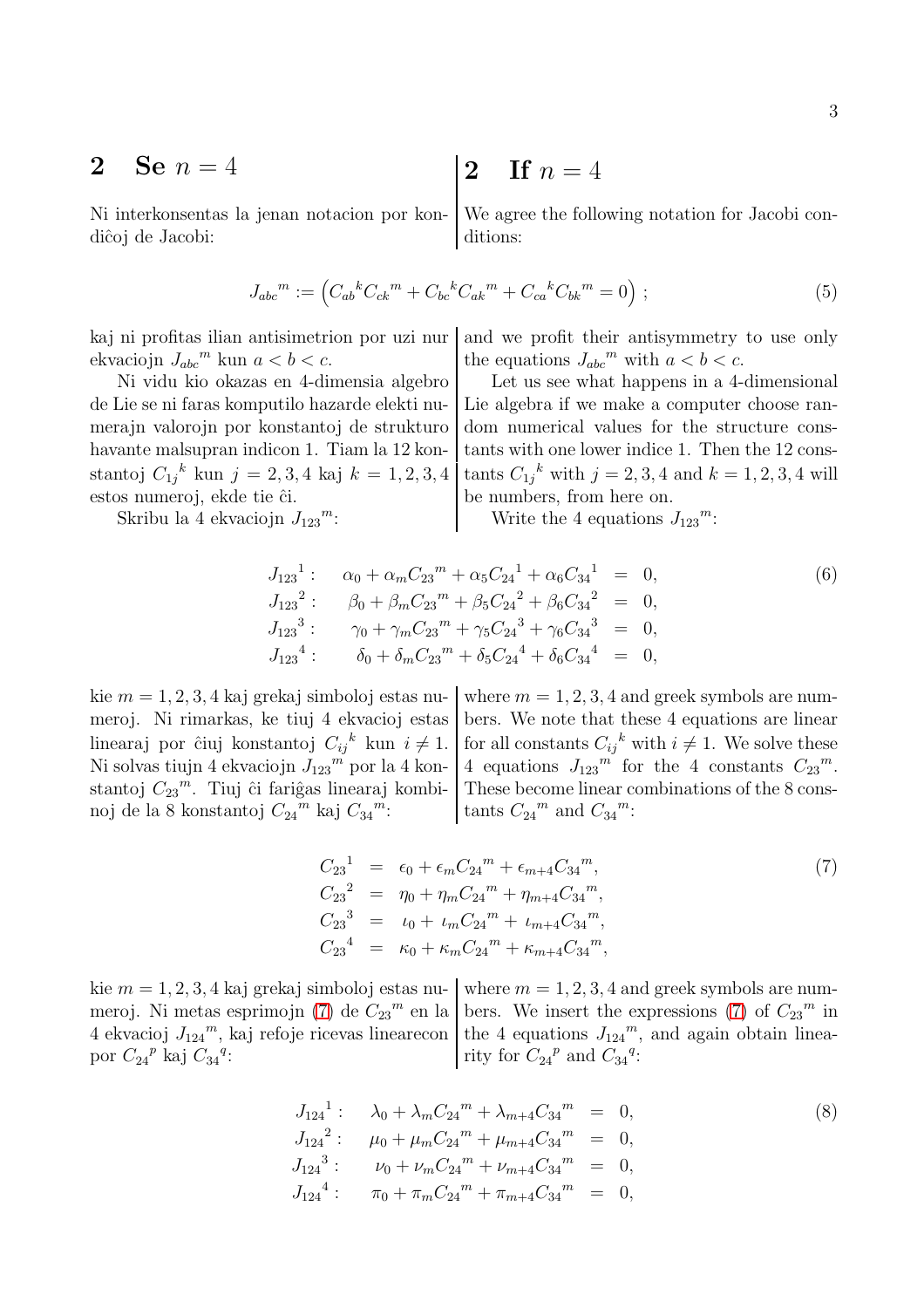kie  $m = 1, 2, 3, 4$  kaj la grekaj simboloj estas where  $m = 1, 2, 3, 4$  and the greek symbols are cevi la 4 variablojn  $C_{24}^{\phantom{24}m}$ , kiuj fariĝas linearaj  $\vert$  variables  $C_{24}$ kombinoj de la 4 variabloj  $C_{34}^m$ :

numeroj. Ni solvas tiujn 4 ekvaciojn por ri- | numbers. We solve these 4 equations for the 4 variables  $C_{24}^m$ , that become linear combinati-<sup>m</sup>: ons of the 4 variables  $C_{34}^m$ :

<span id="page-3-0"></span>
$$
C_{24}^{1} = \rho_0 + \rho_m C_{34}^{m} , \qquad C_{24}^{2} = \sigma_0 + \sigma_m C_{34}^{m} ,
$$
  
\n
$$
C_{24}^{3} = \tau_0 + \tau_m C_{34}^{m} , \qquad C_{24}^{4} = \phi_0 + \phi_m C_{34}^{m} ,
$$
  
\n(9)

 $C_{34}^{\mu}$  en la 4 kondiĉoj de Jacobi  $J_{134}$ la numerajn valorojn de la 4 konstantoj  $C_{34}{}^m$ Sekve, ni returne kalkulas la valorojn de  $C_{24}{}^m$ uzante [\(9\)](#page-3-0), kaj de  $C_{23}$ <sup>m</sup> uzante [\(7\)](#page-2-0).  $\boxed{\text{and of } C_{23}}$ 

 $n = 4$  estis for  $n = 4$  was

kie  $m = 1, 2, 3, 4$  kaj la grekaj simboloj estas where  $m = 1, 2, 3, 4$  and the greek symbols are numeroj. Fine, ni metas tiujn kombinojn de | numbers. Finally, we insert these combinations  $\binom{m}{1}$ , kaj of  $C_{34}$ <sup>m</sup> into the 4 Jacobi conditions  $J_{134}$ <sup>m</sup>, and solvas la linearajn ekvaciojn. Tiel ni ricevas solve the linear equations. We thus obtain the <sup>m</sup>. numerical values of the 4 constants  $C_{34}^{\{m\}}$ . Then  $\binom{m}{m}$  we calculate back the values of  $C_{24}^m$  using [\(9\)](#page-3-0), and of  $C_{23}$ <sup>m</sup> using [\(7\)](#page-2-0).

Oni vidas, ke la serio de la algoritmo por  $\vert$  One sees that the sequence of the algorithm

$$
\{C_{1j}^{m}\}\to J_{123}^{m}\to C_{23}^{m}\to J_{124}^{m}\to C_{24}^{m}\to J_{134}^{m}\to C_{34}^{m},\tag{10}
$$

stantoj de strukturo estis dent structure constants was

kaj la serio de finaj kalkuloj de dependaj kon- and the sequence of final calculation of depen-

$$
C_{34}^m \to C_{24}^m \to C_{23}^m. \tag{11}
$$

nitaj por konstantoj  $C_{1j}^{\,m}$ , kaj la 12 numerajn  $\big|$  to constants  $C_{1j}$ valorojn ricevitajn por la aliaj $C_{ij}^{\ \ m} ,$ en iu ajn el la 4 kondiĉoj de Jacobi ne uzitaj,  $J_{234}$ <sup>m</sup>, ni ricevos  $0 = 0$ . tain  $0 = 0$ .

stantojn de strukturo  $C_{ab}^m$  laŭ ordo pligrandiĝanta en la malsupraj indicoj: | indices:

Se ni metas la 12 numerajn valorojn asig- If we insert the 12 numerical values assigned to constants  $C_{1j}^m$ , and the 12 numerical values  $m$ , en iu ajn obtained for the other  $C_{ij}^m$ , into any of the 4  $\frac{m}{m}$ , ni Jacobi conditions not used,  $J_{234}^{\{m}}$ , we shall ob-

### 3 Por arbitra n  $\vert 3 \vert$  For arbitrary n

Kondiĉoj de Jacobi [\(5\)](#page-2-1) estas kvadrataj en The Jacobi conditions (5) are quadratic in the konstantoj de strukturo. Tial, ricevi nume- structure constants. So, obtaining numerical rajn valorojn de konstantoj de n-dimensia al- values for constants of a n-dimensional Lie algebro de Lie, ekde numeraj valoroj de kelkaj gebra, out from numerical values of some conskonstantoj hazarde elektitaj, estas longtempa tants randomly chosen, is a time consuming verko, ordinare. Tamen, antaŭa sekcio suge- task, generally. However, the preceding section stas simplan kaj efikan algoritmon por, poste suggests a simple and efficient algorithm for obkonvena elekto de preciza nombro de konstan- taining the remaining constants, after a convetoj, ricevi la ceterajn konstantojn. nient choice of a precise number of constants.

En tiu algoritmo, unue ni aranĝas la kon- $\vert$  In that algorithm, we first arrange the struc-<sup>m</sup> laŭ ordo pli- ture constants  $C_{ab}^m$  in increasing order of lower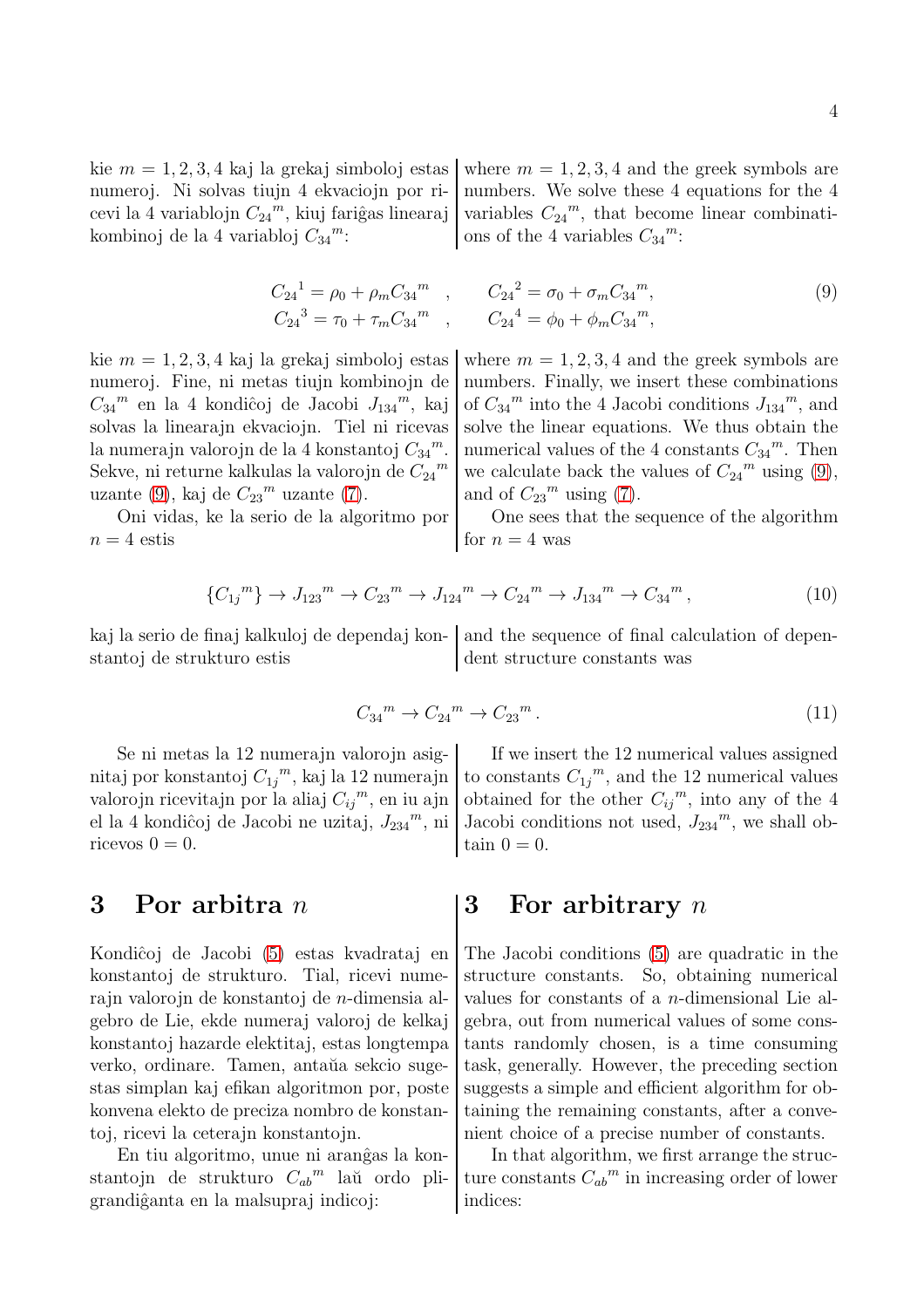$$
C_{12}^m, C_{13}^m, \ldots, C_{1n}^m, C_{23}^m, C_{24}^m, \ldots, C_{2n}^m, \ldots, C_{(n-1)n}^m,
$$
 (12)

kaj simile aranĝas la kondiĉojn de Jacobi and similarly arrange the Jacobi conditions  $J_{1bc}^{\qquad m}$ :  $m$ .  $J_{1bc}$  $J_{1bc}^m$ :

$$
J_{123}^{\,m}, J_{124}^{\,m}, \ldots, J_{12n}^{\,m}, J_{134}^{\,m}, \ldots, J_{13n}^{\,m}, \ldots, J_{1(n-1)n}^{\,m}.\tag{13}
$$

konstantoj de strukturo  $C_{1b}^m$ , kaj metas tiujn valorojn en la n ekvacioj de Jacobi $J_{123}{}^m$ . Poste ni solvas tiujn linearajn ekvaciojn por la  $n$ variabloj  $C_{23}^m$ , kaj tiel pluen.  $\Big|$  so on.

Ekde tie ĉi, la algoritmo procedas kiel en  $\vert$  From here on, the algorithm proceeds as the antaŭa sekcio: unue ni faras komputilo asigni preceding section: we first make a computer ashazardajn numerajn valorojn por la  $n(n-1)$  sign random numerical values for the  $n(n-1)$ <sup>m</sup>, kaj metas tiujn structure constants  $C_{1b}^m$ , and set these values <sup>m</sup>. Po- into the *n* Jacobi equations  $J_{123}$ <sup>m</sup>. Then solve these linear equations for *n* variables  $C_{23}^m$ , and

Do la serio de la algoritmo estas The sequence of the algorithm then is

$$
\{C_{1b}^{m}\} \to J_{123}^{m} \to C_{23}^{m} \to J_{124}^{m} \to C_{24}^{m} \to \dots \to J_{12n}^{m} \to C_{2n}^{m} \to J_{134}^{m} \to C_{34}^{m} \to \dots
$$
  

$$
\to J_{135}^{m} \to C_{35}^{m} \to \dots \to J_{13n}^{m} \to C_{3n}^{m} \to \dots \to J_{1(n-1)n}^{m} \to C_{(n-1)n}^{m}.
$$
 (14)

Havante la numerajn valorojn de konstan- Having the numerical values of the constants toj  $C_{(n-1)n}^{\{m\}}$ , ni sekve kalkulas la valorojn de  $\big| C_{(n-1)n}^{\{m\}}$ , we sequentially calculate the values of ceteraj konstantoj en inversa ordo: the remaining constants in the reverse order:

 $C_{23}^m \leftarrow \dots \leftarrow C_{(n-3)(n-1)}^m \leftarrow C_{(n-3)n}^m \leftarrow C_{(n-2)(n-1)}^m \leftarrow C_{(n-2)n}^m \leftarrow C_{(n-1)n}^m$  $(15)$ 

ekvacio de Jacobi  $J_{abc}^{\qquad m}$  kun  $a \neq 1$ ; ni devas Jacobi equation  $J_{abc}$ ricevi  $0 = 0$ .

estas are are all a set as a set as  $\alpha$ 

Por kontroli, ni metas valorojn de la sen- To check, we introduce the values of the independaj kaj dependaj konstantoj en iu ajn dependent and dependent constants into any Jacobi equation  $J_{abc}^{\bullet m}$  with  $a \neq 1$ ; we should

Tiu ĉi algoritmo evidentigas, ke la maksi- This algorithm makes evident that the mamuma nombro de sendependaj konstantoj de  $\frac{1}{x}$ ximum number of independent structure consstrukturo de *n*-dimensia algebro de Lie, kaj tants of a *n*-dimensional Lie algebra, and the la responda nombro de dependaj konstantoj, corresponding number of dependent constants,

$$
n(n-1), \quad nC_n^2 - n(n-1) = \frac{1}{2}n(n-1)(n-2), \tag{16}
$$

respektive. Ankaŭ, la nombro de sendependaj respectively. Also, the number of independent kaj de dependaj kondiĉoj de Jacobi estas, re- Jacobi conditions and that of dependent ones spektive, are, respectively,

$$
\frac{1}{2}n(n-1)(n-2), \quad nC_n^3 - \frac{1}{2}n(n-1)(n-2) = \frac{1}{6}n(n-1)(n-2)(n-3). \tag{17}
$$